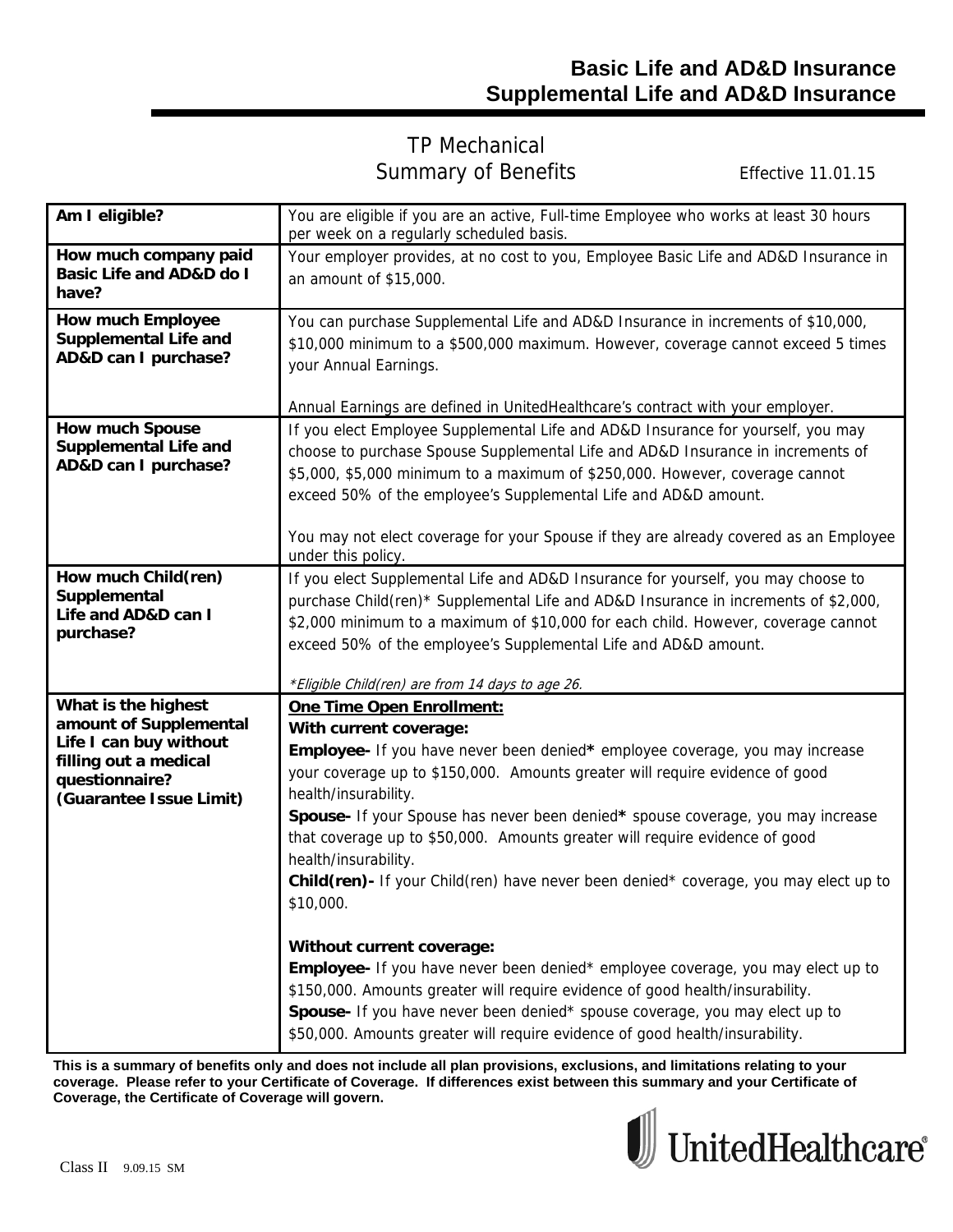# TP Mechanical Summary of Benefits Effective 11.01.15

| What is the highest<br>amount of Supplemental<br>Life I can buy without<br>filling out a medical<br>questionnaire?<br>(Guarantee Issue Limit)<br>(Continued) | <b>Child(ren)</b> If your Child(ren) have never been denied* child coverage, you may elect<br>up to \$10,000.<br>* Evidence of Good Health/Insurability is required for any requested amount for anyone<br>previously denied coverage.<br><b>New Hire, First Time Eligible:</b><br><b>Employee-</b> You may elect up to the lesser of 5 times your Basic Annual Earnings or<br>\$150,000. Amounts greater will require evidence of good health/insurability.<br>Spouse- You may elect up to \$50,000. Amounts greater will require evidence of good<br>health/insurability. |
|--------------------------------------------------------------------------------------------------------------------------------------------------------------|-----------------------------------------------------------------------------------------------------------------------------------------------------------------------------------------------------------------------------------------------------------------------------------------------------------------------------------------------------------------------------------------------------------------------------------------------------------------------------------------------------------------------------------------------------------------------------|
|                                                                                                                                                              | Child(ren) - You may elect up to \$10,000.<br>Late Entrant (did not enroll within 31 days of eligibility):<br>For Employee and Spouse coverage, evidence of good health/insurability is required for                                                                                                                                                                                                                                                                                                                                                                        |
| <b>What does Basic AD&amp;D</b><br>provide me?                                                                                                               | any requested amount.<br>Accidental Death & Dismemberment (AD&D) provides benefits due to certain injuries or<br>death from an accident.* The covered injuries or death can occur up to 180 days after<br>the accident. The AD&D Insurance pays certain percentages of the benefit amount<br>based on the injury sustained. Refer to the certificate of coverage for the complete<br>AD&D Benefit schedule. Coverage includes 10% additional benefit to a maximum of                                                                                                        |
|                                                                                                                                                              | \$10,000 for use of Seatbelt only or 10% additional benefit to a maximum of \$20,000 for<br>use of Seatbelt and Air Bag for loss of life.<br>Your total benefit for all losses due to the same accident will not be more than 100% of<br>the amount of coverage provided to you.                                                                                                                                                                                                                                                                                            |
|                                                                                                                                                              | *Some state variations may apply.                                                                                                                                                                                                                                                                                                                                                                                                                                                                                                                                           |
| What is a beneficiary?                                                                                                                                       | Your beneficiary is a person (or persons) or legal entity (entities) who receives a benefit<br>payment if you die while you are covered under the policy. You, as the employee, must<br>select your beneficiary when you complete your enrollment application; your selection is<br>legally binding. You are automatically the beneficiary for any Spouse or Child(ren)<br>coverage.                                                                                                                                                                                        |
| Are any resources available<br>for beneficiaries?                                                                                                            | Beneficiary Services: Provides beneficiaries with services for grief consultation,<br>financial/legal assistance and referral to community resources. For more information,<br>call 866-302-4480. See below for more details.                                                                                                                                                                                                                                                                                                                                               |
| Are there other limitations<br>to enrollment?                                                                                                                | You must be Actively at Work with your employer on the day your coverage takes<br>effect.<br>This coverage, like most group benefit insurance, requires that a certain percentage of<br>eligible employees participate. If that group participation minimum is not met, the                                                                                                                                                                                                                                                                                                 |

**This is a summary of benefits only and does not include all plan provisions, exclusions, and limitations relating to your coverage. Please refer to your Certificate of Coverage. If differences exist between this summary and your Certificate of Coverage, the Certificate of Coverage will govern.** 

insurance coverage that you have elected may not be in effect.

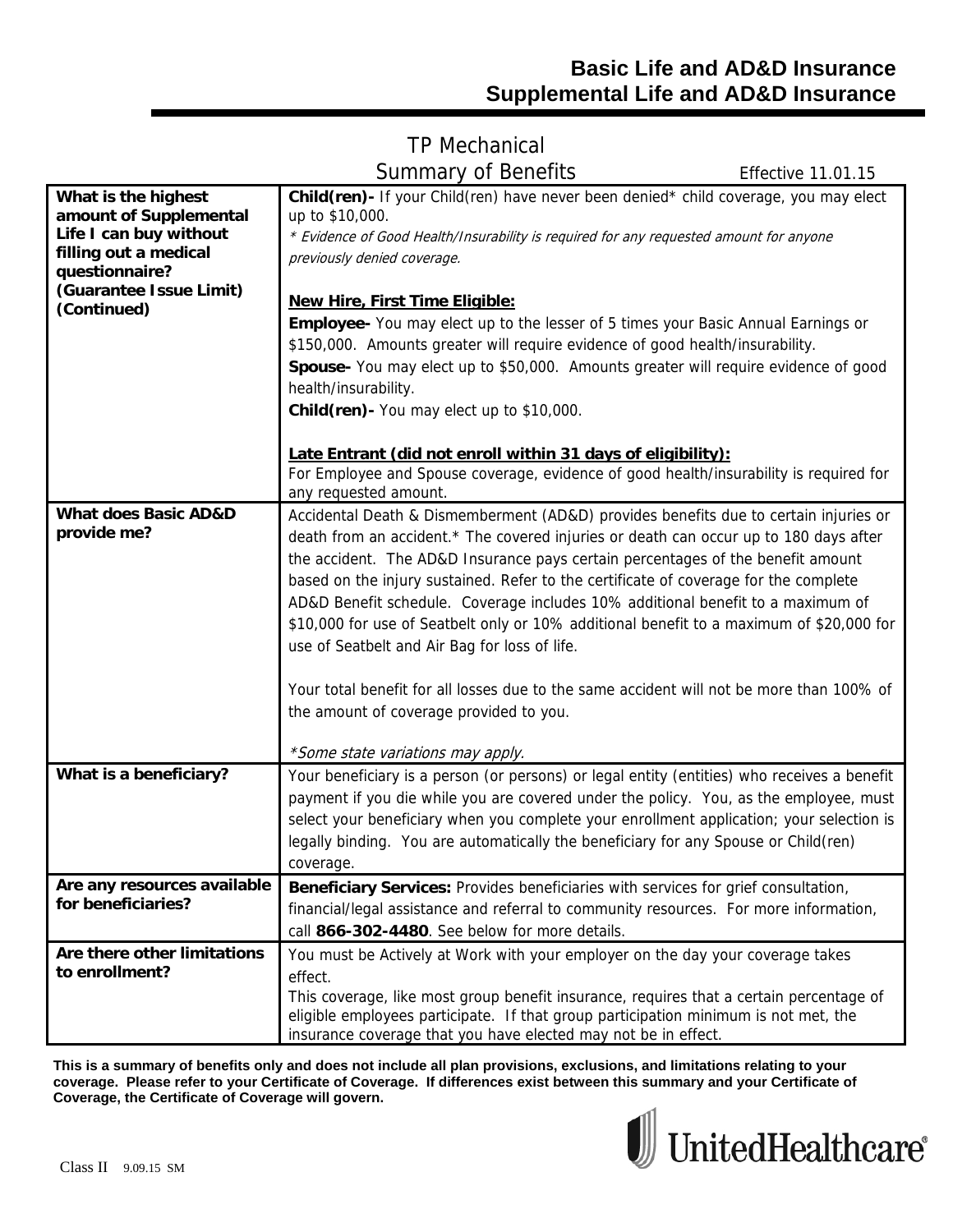## TP Mechanical Summary of Benefits Effective 11.01.15

| Does my coverage reduce<br>as I get older?                                   | Employee Basic Life and AD&D and Supplemental Life and AD&D coverage reduces to<br>65% of the face amount at age 70; to 45% of the original amount at age 75.<br>Spouse Supplemental Life and AD&D coverage reduces the same as the employee's.<br>All coverage terminates upon employee's retirement.                                                                                                                                                                                                                                                                                                                                                                                                                                                                                                                                                                                                                                                                                                         |
|------------------------------------------------------------------------------|----------------------------------------------------------------------------------------------------------------------------------------------------------------------------------------------------------------------------------------------------------------------------------------------------------------------------------------------------------------------------------------------------------------------------------------------------------------------------------------------------------------------------------------------------------------------------------------------------------------------------------------------------------------------------------------------------------------------------------------------------------------------------------------------------------------------------------------------------------------------------------------------------------------------------------------------------------------------------------------------------------------|
| Do I still pay my Life<br><b>Insurance premiums if I</b><br>become disabled? | If you become totally disabled before age 60 and your disability lasts for at least 9<br>months, your Employee Supplemental Life Insurance premium may be waived.                                                                                                                                                                                                                                                                                                                                                                                                                                                                                                                                                                                                                                                                                                                                                                                                                                              |
| <b>What is Accelerated Death</b><br>Benefit?                                 | If you are diagnosed as terminally ill with a 12 month or less life expectancy, you may<br>receive payment of a portion of your Life Insurance. The remaining amount of your Life<br>Insurance would be paid to your beneficiary when you die.                                                                                                                                                                                                                                                                                                                                                                                                                                                                                                                                                                                                                                                                                                                                                                 |
| Can I keep my Life<br>coverage if I leave my<br>employer?                    | Yes, subject to the contract, you have the option of:<br>Converting your group Life coverage to your own individual policy (policies).<br>If you leave your employer, Portability is an option that allows you to continue<br>your Supplemental Life Insurance coverage. To be eligible, you must terminate<br>your employment prior to age 70. This option allows you to continue all or a<br>portion of your Life Insurance coverage under a separate Portability term policy.<br>Portability is subject to a minimum of \$5,000 and a maximum of \$500,000 and<br>does include coverage for your Spouse and Children. You must elect portability for<br>your own coverage in order to elect portability for your Spouse and or Children.<br>To elect Portability, you must apply and pay the premium within 31 days of the<br>termination of your Life Insurance.<br>Dependent Spouse Portability is subject to a maximum of \$250,000.<br>Dependent Child Portability is subject to a maximum of \$10,000. |

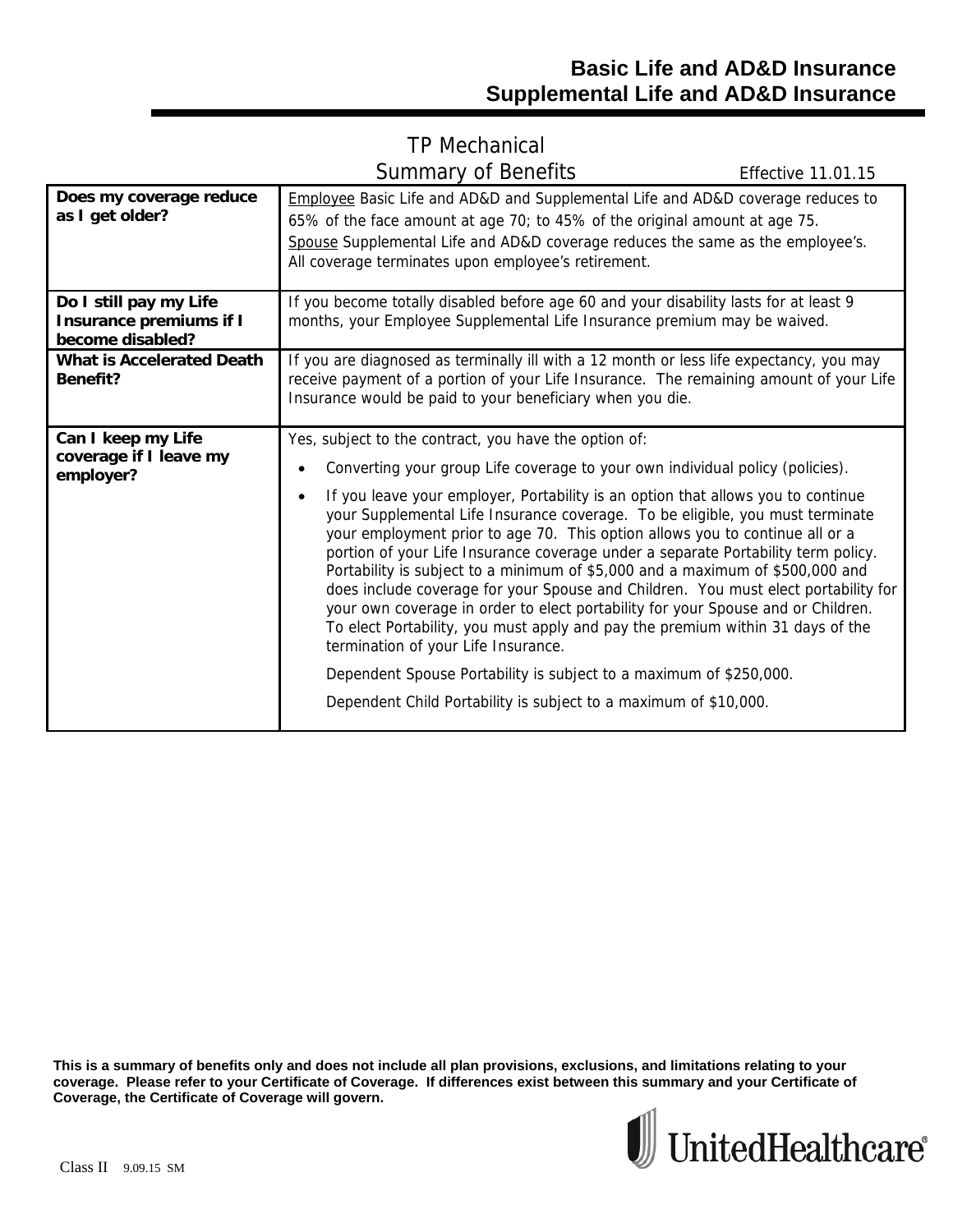### **Basic Life and AD&D Insurance Supplemental Life and AD&D Insurance**

### TP Mechanical Summary of Benefits Effective 11.01.15

### **LIFE AND AD&D COST SUMMARY (Current Monthly Rates)**

| Basic Life and AD&D - Employee                                       | 100% Company Paid                                                                            |                  |                |
|----------------------------------------------------------------------|----------------------------------------------------------------------------------------------|------------------|----------------|
|                                                                      | Current Monthly Rates per \$1,000 of benefit                                                 |                  |                |
|                                                                      | Age Range                                                                                    | Non-Tobacco      | <b>Tobacco</b> |
|                                                                      |                                                                                              | <b>User Rate</b> | User Rate      |
|                                                                      | Ages less than 25                                                                            | \$0.06           | \$0.08         |
|                                                                      | Ages 25-29                                                                                   | \$0.07           | \$0.11         |
|                                                                      | Ages 30-34                                                                                   | \$0.09           | \$0.14         |
| <b>Supplemental Life and AD&amp;D</b>                                | Ages 35-39                                                                                   | \$0.11           | \$0.16         |
| <b>Employee and Spouse</b><br>Spouse rate is based on employee's age | Ages 40-44                                                                                   | \$0.14           | \$0.20         |
|                                                                      | Ages 45-49                                                                                   | \$0.21           | \$0.29         |
|                                                                      | Ages 50-54                                                                                   | \$0.33           | \$0.46         |
|                                                                      | Ages 55-59                                                                                   | \$0.60           | \$0.85         |
|                                                                      | Ages 60-64                                                                                   | \$0.92           | \$1.31         |
|                                                                      | Ages 65-69                                                                                   | \$1.77           | \$2.52         |
|                                                                      | Ages 70-74                                                                                   | \$2.88           | \$4.10         |
|                                                                      | Ages $75+$                                                                                   | \$2.88           | \$4.10         |
| Supplemental Life and AD&D - Child(ren)                              | \$0.18 per \$1,000 of benefit                                                                |                  |                |
| <b>Supplemental AD&amp;D</b>                                         | Employee: \$0.02 per \$1,000<br>Spouse: \$0.05 per \$1,000<br>Child(ren): \$0.05 per \$1,000 |                  |                |

Premium Calculation Samples

#### **Supplemental Life and AD&D:**

- $-$  Employee, age 36, Non-tobacco: \$100,000 x \$0.13 = \$13,000 ÷ \$1,000 = \$13.00 x 12 = \$156.00 ÷ 52 = \$3.00 Weekly
- $-$  Spouse, Tobacco: \$20,000 x \$0.21 = \$4,200  $\div$  \$1,000 = \$4.20 x 12 = \$50.40  $\div$  52 = \$0.97 Weekly
- Child(ren):  $$10,000 \times $0.23 = $2,300 \div $1,000 = $2.30 \times 12 = $27.60 \div 52 = $0.53$  Weekly

## **Important Details**

#### **Exclusions:**

AD&D Insurance does not cover losses caused by or contributed by: